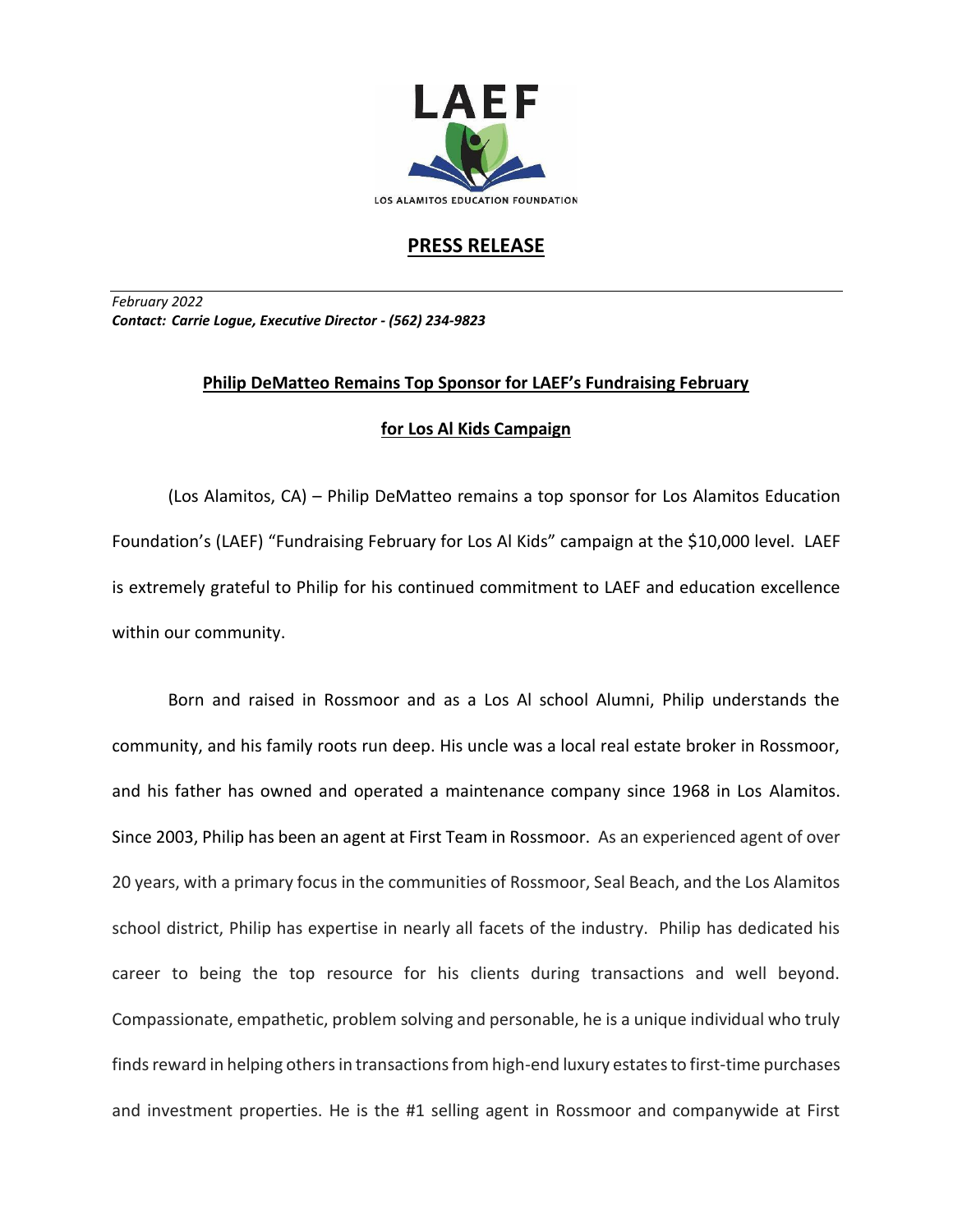Team, with over \$100 million sold in 2021. For more information, please call him directly at 562 254-6883 or email him at [philipdematteo@firstteam.com.](mailto:philipdematteo@firstteam.com)

Proceeds from the campaign and the Royal Gala will help fund the construction and interior of a brand-new Wellness Center at Los Alamitos High School. As with the middle school Well Spaces, this area will provide a calm, comfortable space for students to reset and get support from counselors.

LAEF is the non-profit partner of Los Alamitos Unified School District. LAEF enhances educational excellence in our community by providing after-school and summer enrichment programs to Pre-K to 12th-grade students. For additional information on LAEF, please call (562) 799-4700 x80424 or visit [www.LAEF4kids.org.](http://www.laef4kids.org/) To learn more about the Fundraising February campaign, visit [https://laef4kids.org/fundfeb/.](https://laef4kids.org/fundfeb)